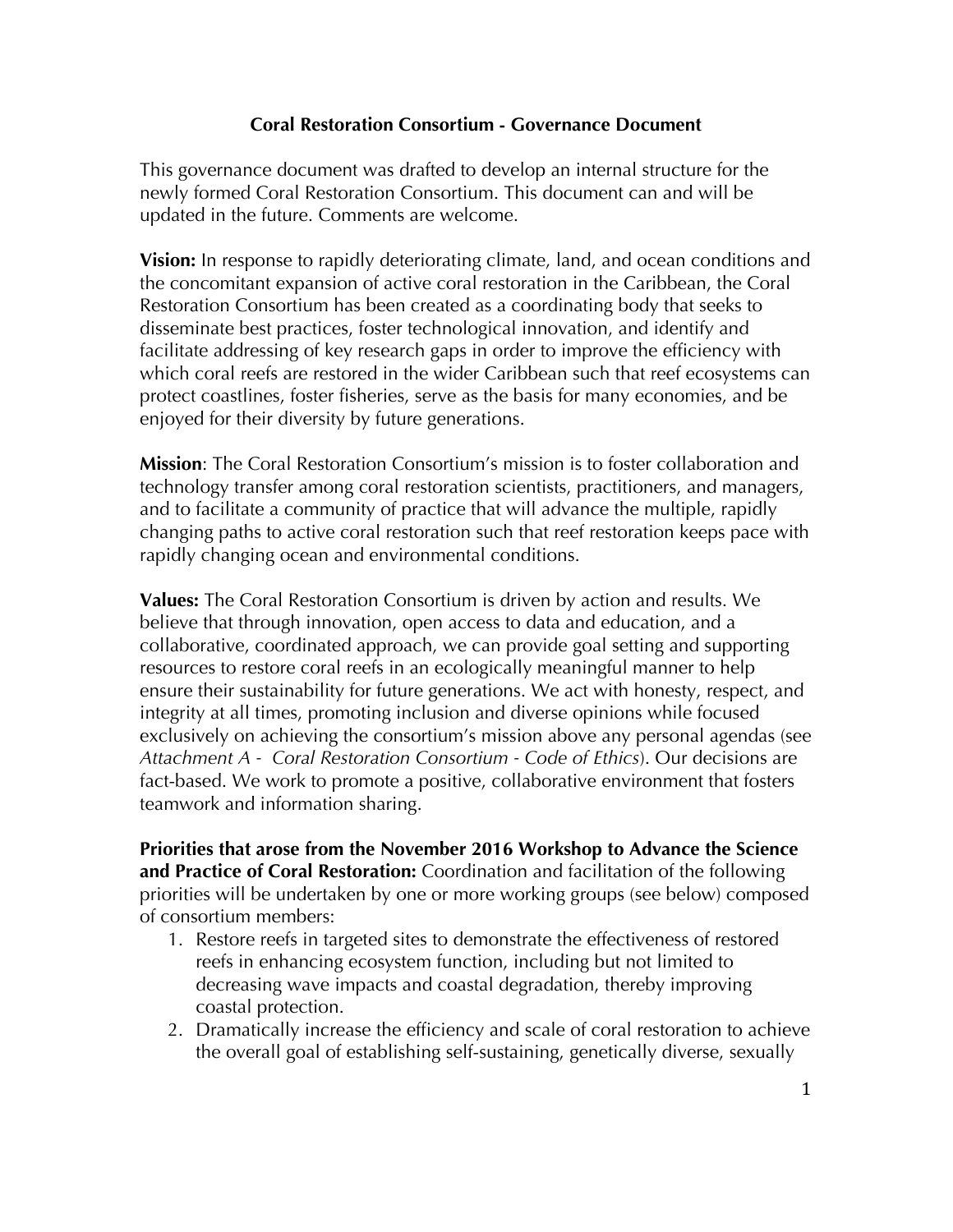reproductive populations of key species of framework-building and threatened corals.

- 3. Develop monitoring guidelines that cover both basic and detailed levels of information (e.g. genetics and demographics of out-planted corals, areal extent of hard coral cover, ecosystem functioning, and metadata on restoration behavior), and share data to facilitate regional understanding of ecosystem status. (To be done with respect to the newly developed GCRMN monitoring guidelines.)
- 4. Develop recommendations on several issues related to coral genetics (e.g., guidelines on how to characterize out-planted genotypes, a clearinghouse of genotypic information on outplants, quantitative recommendations on how to maintain and enhance genetic diversity to maximize persistence and resilience of restored populations in near-future environments.

**Membership**: The consortium consists primarily of individual practitioners of reef restoration, scientists and researchers working on corals and reef restoration, and reef managers.

- Both experienced and new practitioners should be active members of the consortium to encourage technology transfer, to enhance learning from challenges experienced across various geographies, and to expand the scale of restoration across the region.
- Researchers should be engaged to work closely with practitioners to integrate the latest science into restoration practices, to collaborate on experimentation that would improve restoration practices, to understand the most pressing restoration challenges, and to develop science that helps address those challenges.
- To facilitate multi-disciplinary solutions, membership should include individuals from diverse backgrounds, including but not limited to MPA managers, technologists, and community organizers, communicators and educators.

**Responsibilities and Deliverables:** The Steering Committee will:

- Develop a 5-year strategic vision to maximize the potential for the successful restoration of corals throughout the wider Caribbean. This will include refining the above priorities and prioritizing questions/issues that need to be immediately addressed. The working groups will implement the plan.
- Coordinate with the working groups to develop annual operating plans that will achieve the 5-year strategic vision.
- Promote communication across working groups.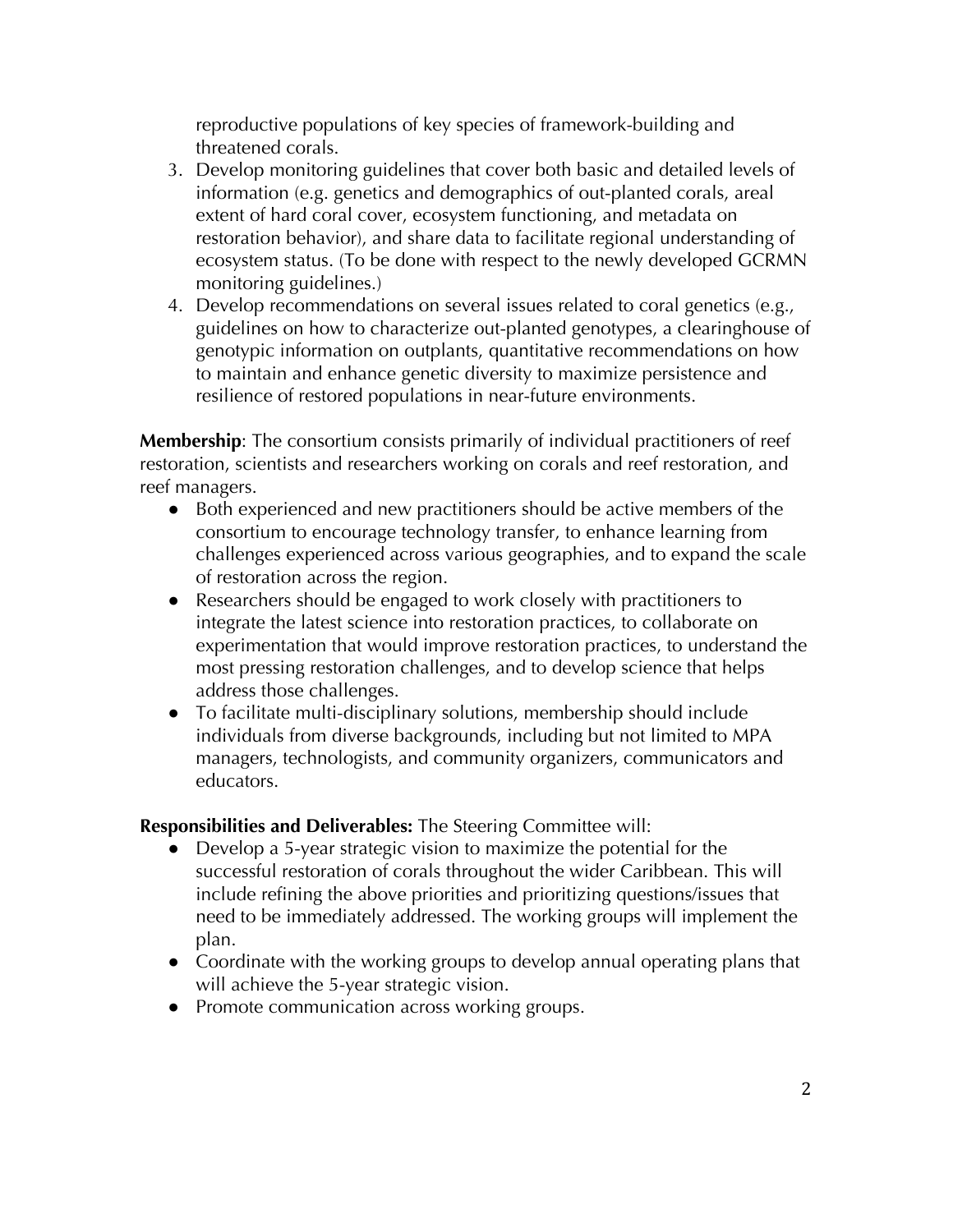- Promote communication and knowledge dissemination across nonconsortium stakeholders. Develop new relationships that can facilitate the five-year strategic vision.
- Identify the need for/approve the establishment of new working groups
- Ensure that any products of the consortium are publicly available to enhance broad adoption. A focus on marketing and messaging could arise after the Consortium's initial two years, in the meanwhile any messaging will utilize the communications offices of members on the steering committee.

The Working Groups will:

- Develop and implement annual operating plans that will achieve the priorities outlined in the 5-year strategic vision and will contribute to the overall knowledge base in a systematic way
- Draft best-practice recommendations to be approved by the steering committee
- Maintain broad understanding of all activities within their subdomain and make information/introductions available to all
- Catalyze new approaches that increase "success" in each of their domains
- Coordinate between different entities so that work is consistent and reduces duplication where possible

# **Governance Structure**

Steering Committee

- Standing Committee of no less than seven and no more than 12 individuals representing various interest groups (NGO, Government, Academic)
- Committee Members
	- o Serve a 3-year term
		- To ensure diversity, each year 4 members will rotate off allowing for a fresh cohort of 4 steering committee members
		- The founding steering committee will have its members volunteer for 1, 2 or 3 year terms to allow for the aforementioned turnover,
		- Can only serve two consecutive terms then must take a oneyear break before any subsequent terms.
	- o Are elected onto the steering committee:
		- Annual meeting, first of year
		- Nominations can be submitted by anyone (including selfappointed)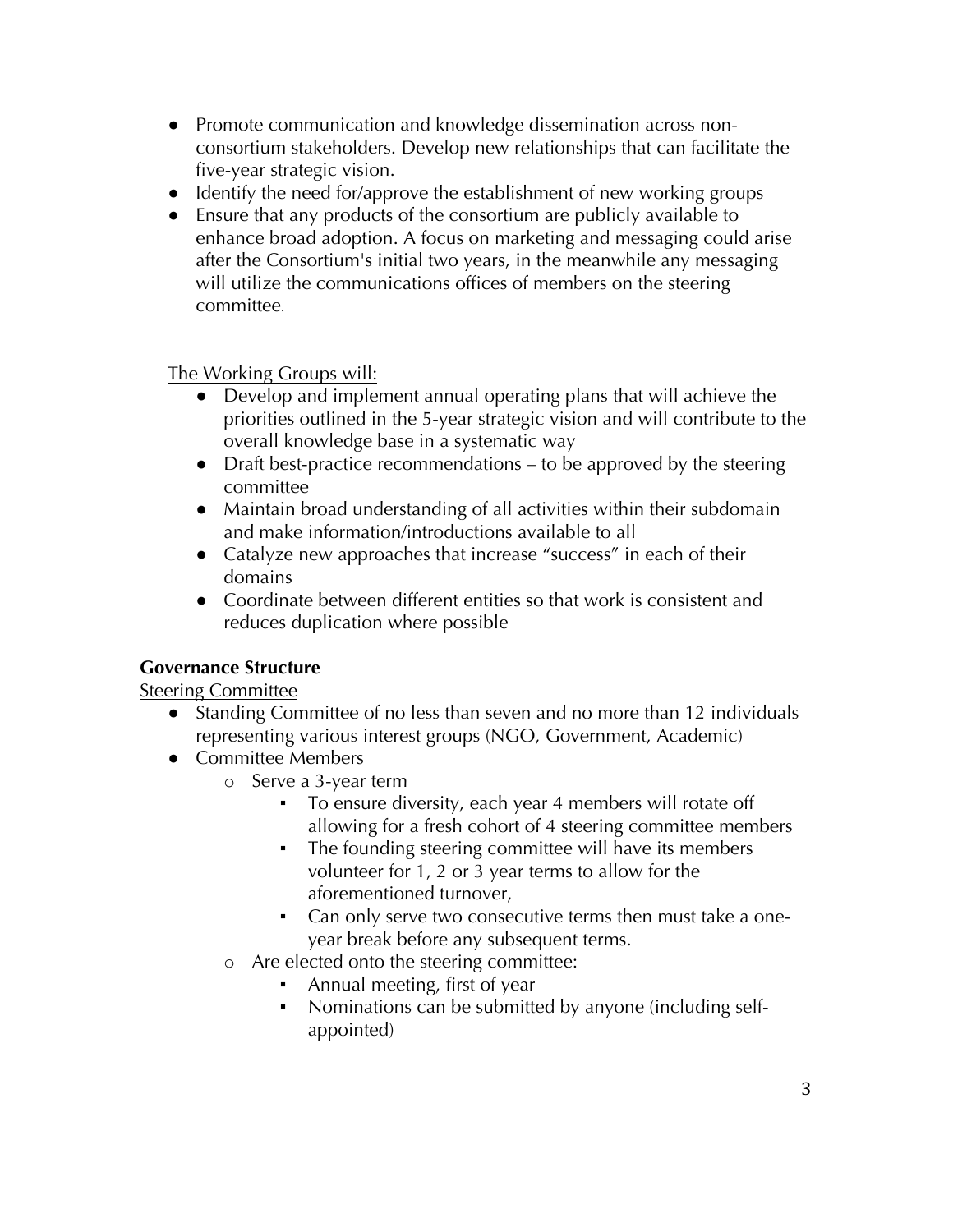- Elected by majority vote of the steering committee and working group chairs.
- o Are preferably not simultaneously serving as a working group chair.
- o Coordinator *ex officio* but non-voting on steering committee. To be appointed by the chair as their support.
- o NOAA and UN representative have a permanent place on the steering committee to ensure federal buy-in and regional coordination.
- Roles
	- o Chair elected for 3-year term
	- o Co-chair NOAA representative
	- o Coordinator coordination and administrative; meeting notes
- Quorum simple majority of committee members
- Sub-Committees: Standing and ad-hoc to be determined based on defined need

Working Groups - Structure and function of the working groups should be consistent (generally) across the different working groups. The inaugural working group chairs should define these parameters with the steering committee.

- Generally, each working group has two levels of participation  $-$  a "core" group of ~10 experts, researchers, scientists, and professionals that work on coral research or restoration daily and are dedicated to achieving working group priorities within a 3-5 year time frame, and a "broad interest group" that is interested in the progress and results of working group activities."
- The number and topic of working groups should correspond roughly to the number of priorities in the Consortium's strategic vision
- There is no limit on the number of members in any particular working group
- Each working group should have at least one chair who is an expert on that particular topic
- Working groups can have sub-groups if desired
- Roles
	- o Chair
		- **•** Initial chairs selected by steering committee from pool of interested candidates
	- o Secretary elected by committee
	- o Individuals cannot chair more than one working group at a time.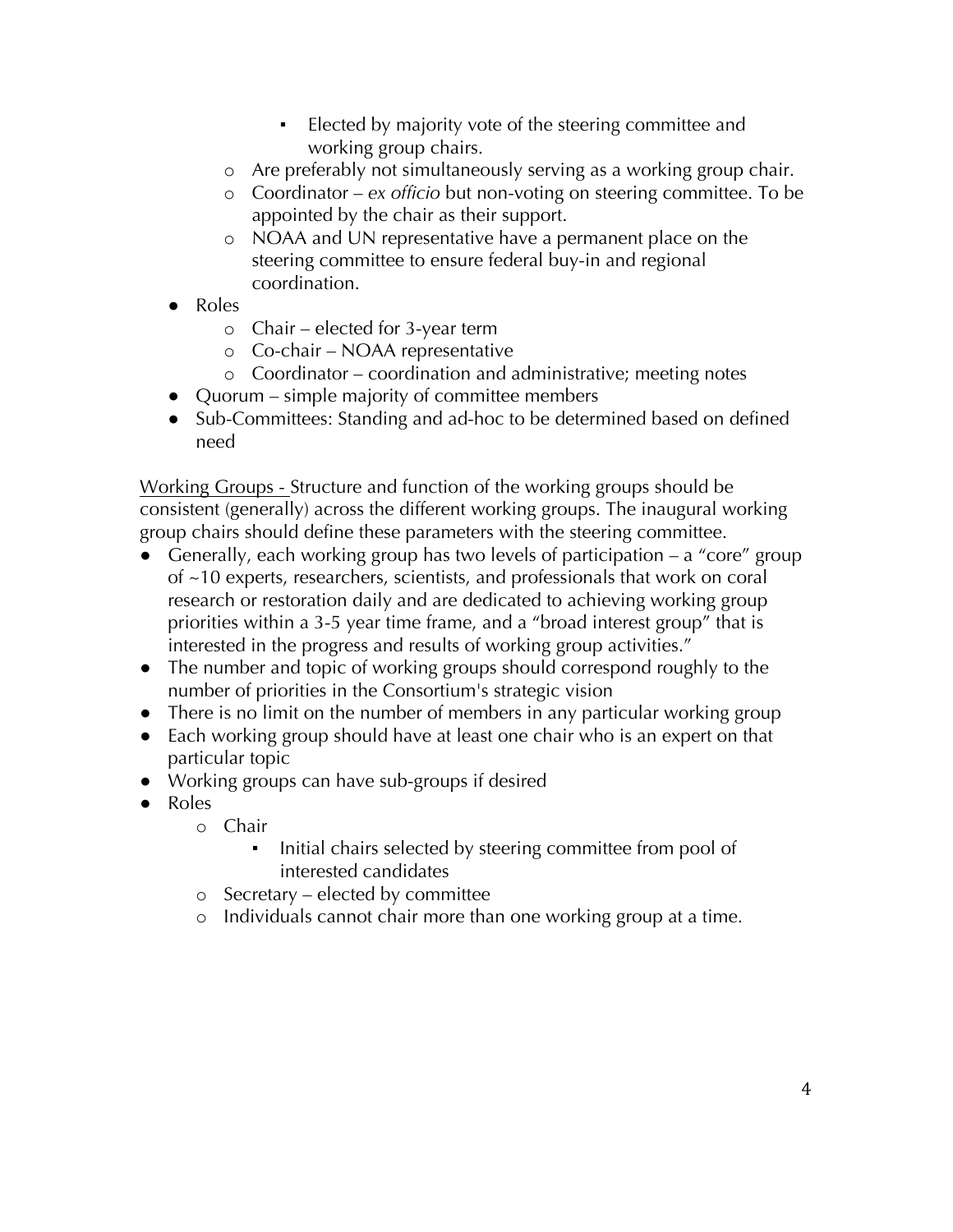### **Attachment A - Coral Restoration Consortium - Code of Ethics**

(Draft 2017\_7\_24, revisions 2017\_8\_1)

#### **Introduction**

The Coral Restoration Consortium (CRC) brings together diverse restoration practitioners and researchers from many institutions, countries, and cultures. Therefore, in order to fulfill our charge and achieve our goals the CRC must be able to speak with authority, credibility, and a singular voice that places the conservation of corals and their ecosystems first. To achieve these goals the CRC must have unwavering confidence by the public, politicians, the research and conservation communities and, most importantly, amongst the CRC members themselves. It is a necessity, and therefore an obligation of each individual member, to maintain the highest standards of ethical integrity.

One of the goals of the CRC is to promote the exchange of information and ideas from current and future projects that will help advance this field of work to recover depleted coral populations. To achieve this, participants must be confident that the information shared will be utilized in an ethical manner that safeguards the concept of intellectual property. All CRC members must adhere to the following guidelines regarding the appropriate use of shared information.

#### **Member Code of Ethics**

Regarding the Organisms and Ecosystems in our Charge

- Assisting in achieving the conservation and survival of species must be the aim of all members of the profession. Any actions taken in relation to an individual animal, e.g. euthanasia or contraception, must be undertaken with this higher ideal of species survival in mind, but the welfare of the individual animal should not be compromised.
- Recognize the moral responsibilities of the individual and the institution to the animals under our care, as well as to the public, our employees, and our professional associates.
- Minimize and justify any adverse effect your work may have on people, animals, and the natural environment.
- Promote the interests of wildlife conservation, biodiversity, and animal welfare to the public and to colleagues.
- Co-operate with the wider conservation community including wildlife agencies, conservation organizations, and research institutions to assist in maintaining global biodiversity.
- Co-operate with governments and other appropriate bodies to improve standards of animal welfare, protection of natural habitat, and the general welfare of organisms both in our charge and in the wild.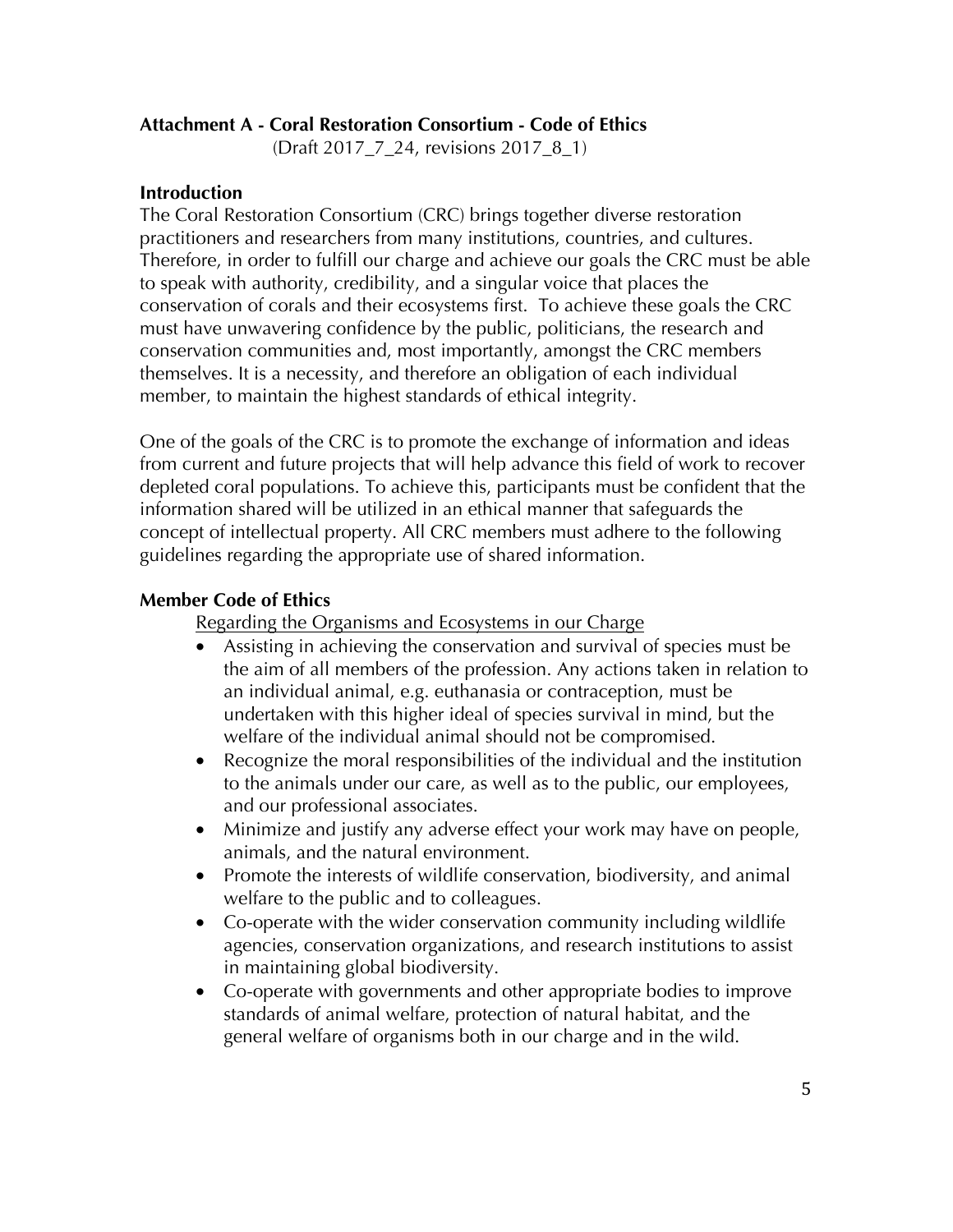• The CRC feels that more important than restoring ecosystems, we must preserve and protect reef ecosystems that exist today. While mitigation of unavoidable damage to reef environments is critically important, it is not the CRC's goal to facilitate, promote, or otherwise condone mitigation for avoidable reef destruction.

### Regarding the public, media, and all stakeholders

CRC members shall:

- Use only legal and ethical means when seeking to influence governmental legislation or regulations
- Maintain high standards of personal, professional, and business conduct and behavior
- Not knowingly engage in activities contrary to local, state, federal, or international laws, as such laws relate to our work and profession.
- Encourage research and dissemination of achievements and results in appropriate publications and forums
- Seek to discuss the issues that our science and conservation work raises for society. Listen to the aspirations and concerns of others.
- Not knowingly mislead, or allow others to be misled, about scientific matters. Present and review scientific evidence, theory or interpretation honestly and accurately

# Regarding Professional Colleagues

CRC members shall:

- Display the highest integrity, the best judgement or ethics possible, and use of professional skills to the best interests of all.
- Deal fairly with members in the dissemination of professional information and advice, respecting the rights and reputations of others.
- Declare any conflicts of interests promptly and clearly, recusing oneself from further discussion as necessary.
- Keep in mind and appropriately respect that some of the information provided in meetings, on conference calls, and shared during project work may be considered intellectual property.
- Clearly state when a concept or method they are sharing is considered their intellectual property.
- Avoid utilizing or presenting ideas and methods obtained through the CRC without first obtaining explicit permission from the person presenting the information.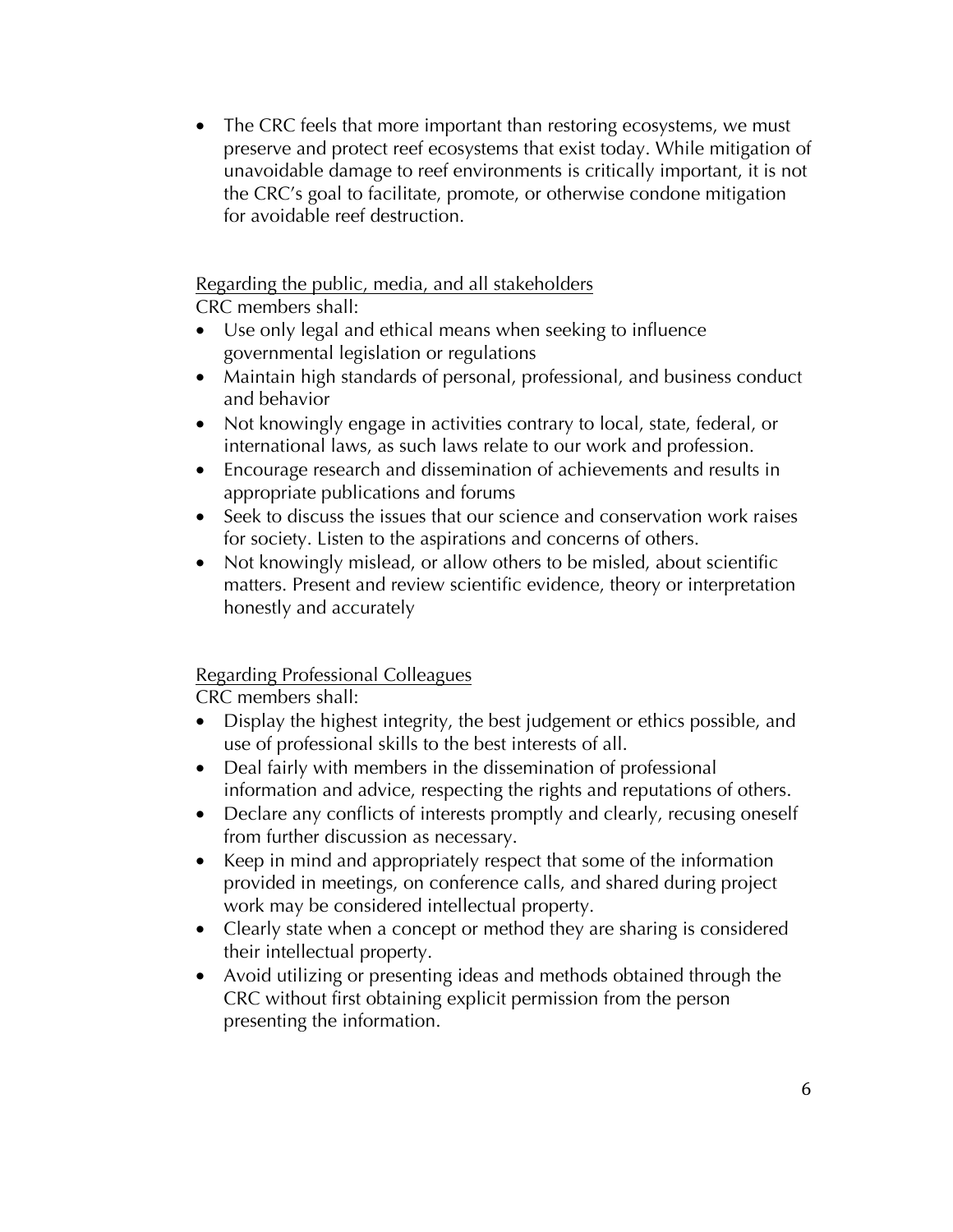- Give full and proper credit to the work and ideas of others that participants gain through the CRC.
- Make every effort to avoid misrepresentation of the work presented by CRC members.
- Avoid making representations about the origins of well-established and widely utilized restoration methods, as these discussions do not provide a useful exchange of ideas.
- Not knowingly misinform others regarding records, information, experimental results, professional information, advice and so forth.
- While members may represent their organization as an active member of the CRC, no one member may speak for on behalf of the entire CRC. It is not appropriate for any member to act, or be perceived to act, as leveraging the skills, resources, network, etc. of the CRC for any specific reason or personal gain, such as grant applications.
- In situations where a member feels it would be appropriate or advantageous to leverage the skills, resources, network, etc. of the CRC for the gain of a group of members or as part of a grant application, that member(s) must explicitly gain the permission of the steering committee.

### **Deviations from CRC's Code of Ethics**

The work of the consortium can only be achieved through the work of its members. Therefore, it is critically important that individual members maintain the highest ethical standards and professional integrity. The CRC is an informal membership group, where membership is entirely voluntary and the acceptance of a prospective member by the CRC is voluntary. Therefore, the consortium has the right to deny admission, or exercise dismissal, of any member that it feels has violated either the letter or the spirit of the CRC's code of ethics.